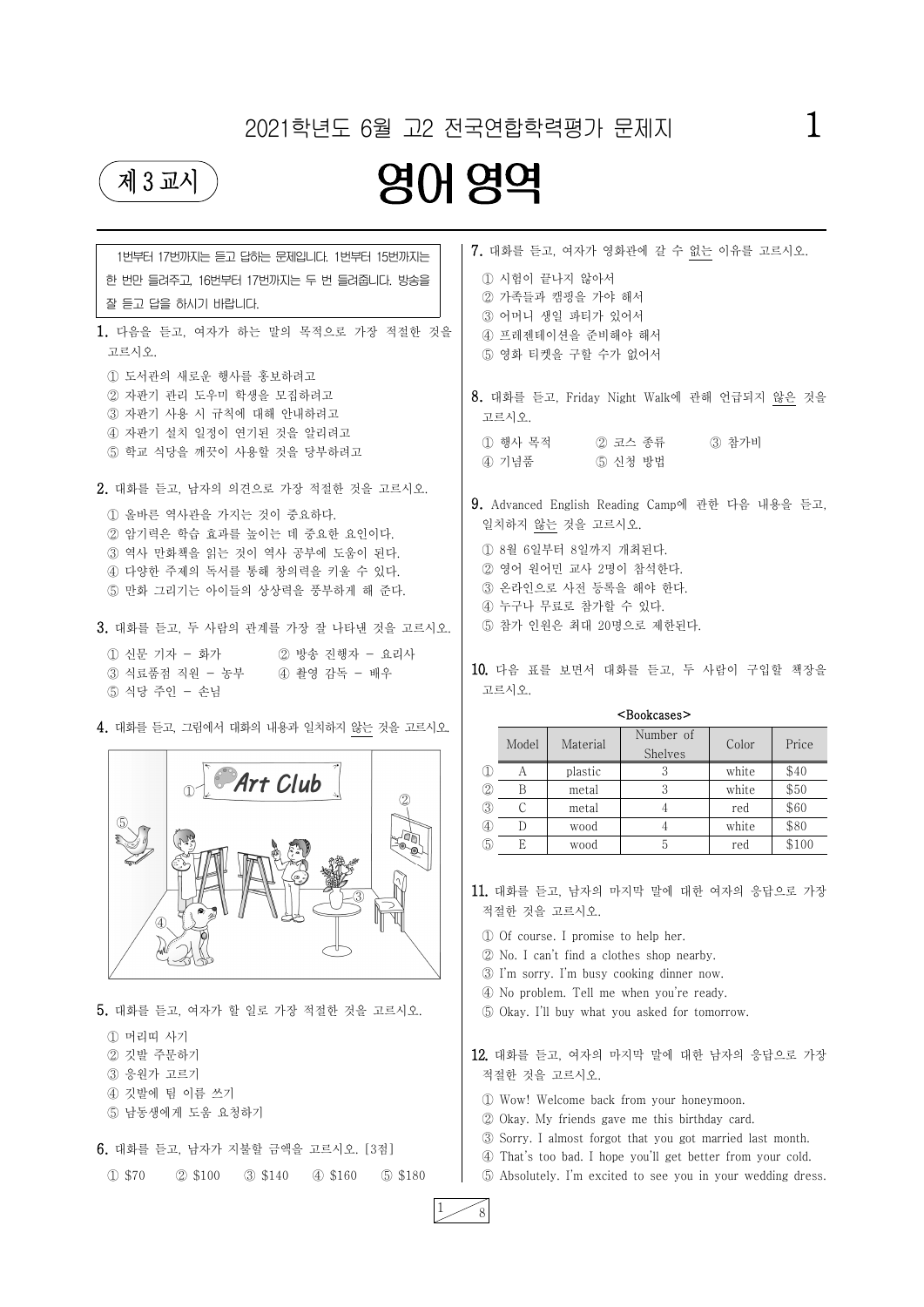# $2 \qquad 90 \, 89$

고 2

#### ━━━━━━━━━━━━━━━━━━━━━━━━━━━━━━━━━━━━━━━━━━━━━━━━━━━━━━━━━━━━━━━ 13. 대화를 듣고, 남자의 마지막 말에 대한 여자의 응답으로 가장 적절한 것을 고르시오. [3점]



- Woman: ① If you want, you can borrow mine.
- ② My microphone is different from yours.
- ③ Well, your package has already arrived.
- ④ Making a good first impression is important.
- ⑤ No way. This is the lowest price I can offer.

#### 14. 대화를 듣고, 여자의 마지막 말에 대한 남자의 응답으로 가장 적절한 것을 고르시오. [3점]

- Man: ① You are late. You should take a taxi, instead.
- ② That's nice. Swimming will make you healthier.
- ③ You're right. Walking is better than riding a bike.
- ④ If so, you should go to the repair shop and fix it.
- ⑤ Don't worry. I can teach you how to ride a bicycle.

#### 15. 다음 상황 설명을 듣고, Lucy가 Mike에게 할 말로 가장 적절한 것을 고르시오.

- Lucy: ① We can't afford to go on an overseas trip.
- ② Why don't we stay home for our vacation?
- ③ Don't forget to call me when you get there.
- ④ How about planning out our trip in advance?
- ⑤ You should finish your work before the deadline.

#### [16 ~ 17] 다음을 듣고, 물음에 답하시오.

Sincerely, Stella Anderson

16. 남자가 하는 말의 주제로 가장 적절한 것은?

- ① teas that are good for health
- ② snacks that go well with teas
- ③ various ways to grow tea plants
- ④ different tea etiquettes around the world
- ⑤ list of countries that consume a lot of tea

### 18. 다음 글의 목적으로 가장 적절한 것은?

#### Dear animal lovers,

I am writing on behalf of the Protect Animal Organization. Our organization was founded on the belief that all animals should be respected and treated with kindness, and must be protected by law. Over the past 20 years, we have provided lost animals with protection, new homes, and sometimes health care. Currently, our animal shelter is full, and we need your help to build a new shelter. We are seeking donations in any amount. Every dollar raised goes to building homes for animals in need. You can donate to us online at www.protectanimal.org. Thank you for considering supporting us.

- ① 사무실을 빌려준 것에 대해 감사하려고
- ② 동물 병원 설립의 필요성을 주장하려고
- ③ 새롭게 시행되는 동물 보호법에 대해 설명하려고
- ④ 동물 보호 단체의 봉사 활동 프로그램을 안내하려고
- ⑤ 새로운 동물 보호소를 짓기 위한 기부를 요청하려고

#### 19. 다음 글에 드러난 Dave의 심경 변화로 가장 적절한 것은?

| 17. 언급된 차가 아닌 것은?          |                            |                                  | against their peers on everything from skateboarding ability<br>to who has the most friends. They are especially sensitive                                                                                                                                                                                                 |
|----------------------------|----------------------------|----------------------------------|----------------------------------------------------------------------------------------------------------------------------------------------------------------------------------------------------------------------------------------------------------------------------------------------------------------------------|
| 1) green tea<br>4 mint tea | 2 lemon tea<br>5 black tea | 3 rose tea                       | to any failure that is talked about openly within their own<br>family. Accordingly, parents who want a little peace at home<br>should guard against comparative comments that routinely<br>favor one child over another. To violate this principle is to<br>set up even greater rivalry between them.<br>* sibling: 형제, 자매 |
|                            |                            |                                  | 1 아이를 칭찬할 때는 일관성 있게 하라.<br>2 자녀를 서로 비교하는 발언을 자제하라.                                                                                                                                                                                                                                                                         |
| 따라 답을 하시기 바랍니다.            |                            | 이제 듣기 문제가 끝났습니다. 18번부터는 문제지의 지시에 | 3 아이의 발전을 위하여 경쟁을 활용하라.<br>4 아이에게 실패를 두려워하지 말라고 가르쳐라.<br>5 자녀가 구체적인 목표를 설정하도록 조언하라.                                                                                                                                                                                                                                        |

Dave sat up on his surfboard and looked around. He was the last person in the water that afternoon. Suddenly something out toward the horizon caught his eye and his heart froze. It was every surfer's worst nightmare — the fin of a shark. And it was no more than 20 meters away! He turned his board toward the beach and started kicking his way to the shore. Shivering, he gripped his board tighter and kicked harder. 'I'm going to be okay,' he thought to himself. 'I need to let go of the fear.' Five minutes of terror that felt like a lifetime passed before he was on dry land again. Dave sat on the beach and caught his breath. His mind was at ease. He was safe. He let out a contented sigh as the sun started setting behind the waves.

\* fin: 지느러미

|                                              | $\textcircled{1}$ scared $\rightarrow$ relieved  | 2 indifferent $\rightarrow$ proud                         |  |
|----------------------------------------------|--------------------------------------------------|-----------------------------------------------------------|--|
|                                              | $\textcircled{3}$ amazed $\rightarrow$ horrified | $\qquad$ $\qquad$ $\qquad$ $\qquad$ $\rightarrow$ worried |  |
| $\circled{5}$ ashamed $\rightarrow$ grateful |                                                  |                                                           |  |

#### 20. 다음 글에서 필자가 주장하는 바로 가장 적절한 것은?

Sibling rivalry is natural, especially between strong-willed kids. As parents, one of the dangers is comparing children unfavorably with each other, since they are always looking for a competitive advantage. The issue is not how fast a child can run, but who crosses the finish line first. A boy does not care how tall he is; he is vitally interested in who is tallest. Children systematically measure themselves peers on everything from skateboarding ability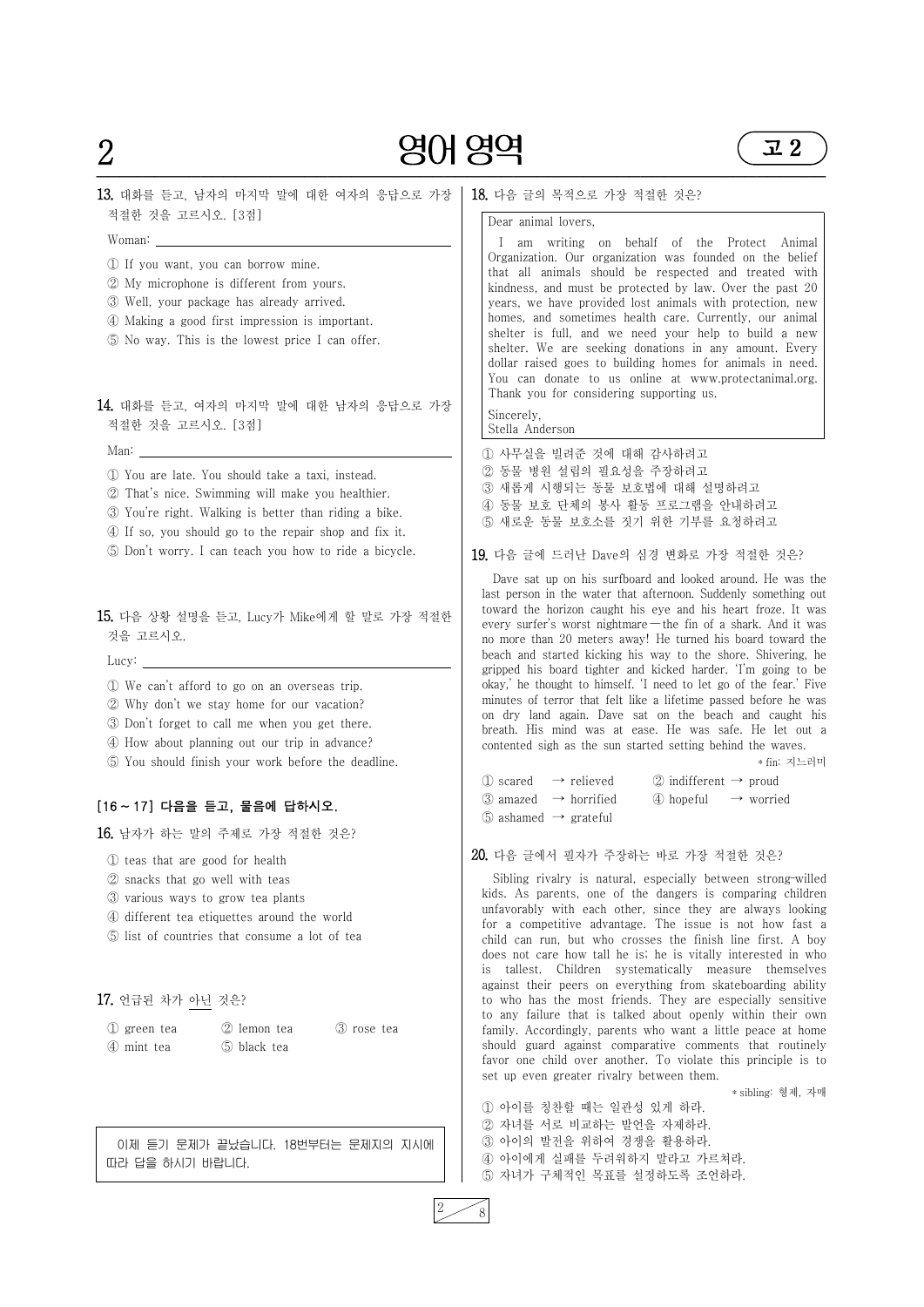━━━━━━━━━━━━━━━━━━━━━━━━━━━━━━━━━━━━━━━━━━━━━━━━━━━━━━━━━━━━━━━



#### 21. 밑줄 친 the silent killers가 다음 글에서 의미하는 바로 가장 적절한 것은?

Author Elizabeth Gilbert tells the fable of a great saint who would lead his followers in meditation. Just as the followers were dropping into their zen moment, they would be disrupted by a cat that would walk through the temple meowing and bothering everyone. The saint came up with a simple solution: He began to tie the cat to a pole during meditation sessions. This solution quickly developed into a ritual: Tie the cat to the pole first, meditate second. When the cat eventually died of natural causes, a religious crisis followed. What were the followers supposed to do? How could they possibly meditate without tying the cat to the pole? This story illustrates what I call invisible rules. These are habits and behaviors that have unnecessarily rigidified into rules. Although written rules can be resistant to change, invisible ones are more stubborn. They're the silent killers.

When it comes to the decision to get more exercise, you are setting goals that are similar to running a half marathon with very little training! You make a decision to buy a gym membership and decide to spend an hour at the gym every day. Well, you might stick to that for a day or two, but chances are you won't be able to continue to meet that commitment in the long term. If, however, you make commitment to go jogging for a few minutes a day or add a few sit-ups to your daily routine before bed, then you are far more likely to stick to your decision and to create a habit that offers you long-term results. The key is to start small. Small habits lead to long-term success.

\* zen: (불교) 선(禪) \*\* rigidify: 굳게 하다

① hidden rules that govern our actions unconsciously

② noises that restrict one's level of concentration

- ③ surroundings that lead to the death of a cat
- ④ internal forces that slowly lower our self‑esteem
- ⑤ experiences that discourage us from following rules

#### 22. 다음 글의 요지로 가장 적절한 것은?

payoff at the end, then readers who broke off in mid-story would miss the point. Imagine waiting until the last sentence of a story to find out who won the presidential election or the Super Bowl.

① 상황에 따른 유연한 태도가 목표 달성에 효과적이다. ② 올바른 식습관과 규칙적인 운동이 건강 유지에 도움이 된다. ③ 나쁜 습관을 고치기 위해서는 장기적인 계획이 필수적이다. ④ 꿈을 이루기 위해서는 원대한 목표를 세우는 것이 중요하다. ⑤ 장기적인 성공을 위해 작은 습관부터 시작하는 것이 필요하다.

#### 23. 다음 글의 주제로 가장 적절한 것은?

Creativity is a step further on from imagination. Imagination can be an entirely private process of internal consciousness. You might be lying motionless on your bed in a fever of imagination and no one would ever know. Private imaginings may have no outcomes in the world at all. Creativity does. Being creative involves doing something. It would be odd to describe as creative someone who never did anything. To call somebody creative suggests they are actively producing something in a deliberate way. People are not creative in the abstract; they are creative in something: in mathematics, in engineering, in writing, in music, in business, in whatever. Creativity involves putting your imagination to work. In a sense, creativity is applied imagination.

- ① the various meanings of imagination
- ② creativity as the realization of imagination
- ③ factors which make imaginative people attractive
- ④ the necessity of art education to enhance creativity
- ⑤ effects of a creative attitude on academic achievement

#### 24. 다음 글의 제목으로 가장 적절한 것은?

News reporters are taught to start their stories with the most important information. The first sentence, called the lead, contains the most essential elements of the story. A good lead can convey a lot of information. After the lead, information is presented in decreasing order of importance. Journalists call this the "inverted pyramid" structure — the most important information (the widest part of the pyramid) is at the top. The inverted pyramid is great for readers. No matter what the reader's attention span — whether she reads only the lead or the entire story — the inverted pyramid maximizes the information she gets. Think of the alternative: If news stories were written like mysteries with a dramatic

\* inverted: 거꾸로 된

① Inverted Pyramid: Logically Impossible Structure ② Curiosity Is What Makes Readers Keep Reading ③ Where to Put Key Points in News Writing ④ The More Information, the Less Attention ⑤ Readers, Tell the Facts from the Fakes!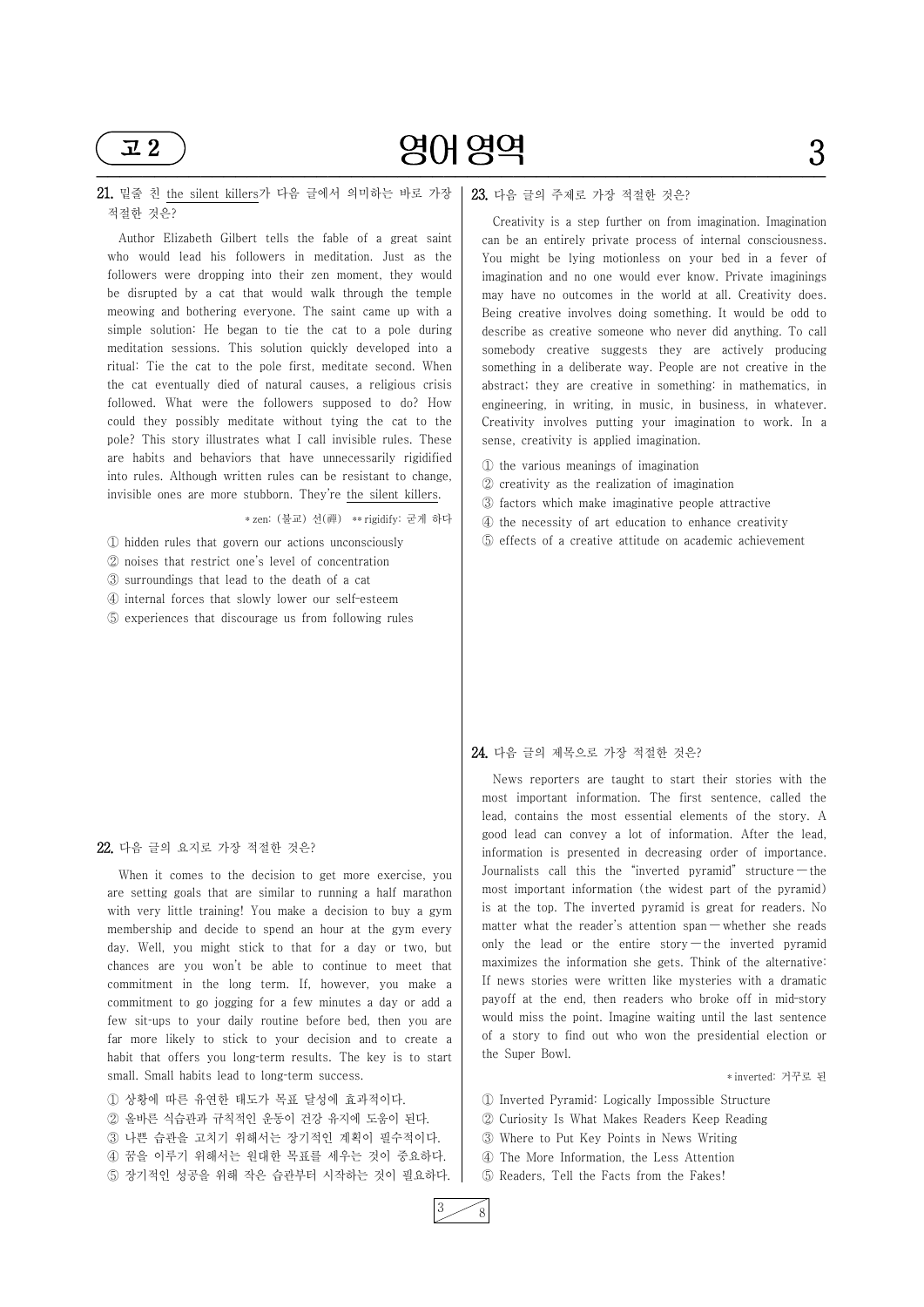## 4 영어 영역 ━━━━━━━━━━━━━━━━━━━━━━━━━━━━━━━━━━━━━━━━━━━━━━━━━━━━━━━━━━━━━━━



#### 25. 다음 표의 내용과 일치하지 않는 것은?

#### Top Seven Natural Gas Producing Countries Worldwide

(unit: billion cubic meters)

| 2014              |                   |        |      | 2018              |        |  |  |
|-------------------|-------------------|--------|------|-------------------|--------|--|--|
| Rank <sup> </sup> | Country           | Amount | Rank | Country           | Amount |  |  |
|                   | The United States | 729    |      | The United States | 863    |  |  |
| 2                 | Russia            | 610    | 2    | Russia            | 725    |  |  |
| 3                 | Iran              | 172    | 3    | Iran              | 248    |  |  |
| 4                 | Canada            | 161    | 4    | Qatar             | 181    |  |  |
| 5                 | Qatar             | 160    | 5    | China             | 176    |  |  |
| 6                 | China             | 132    | 6    | Canada            | 172    |  |  |
| 7                 | Norway            | 108    | 7    | Australia         | 131    |  |  |

The table above shows the top seven natural gas producing countries worldwide in 2014 and 2018. ① The United States, Russia, and Iran were the top three natural gas producing countries in both 2014 and 2018. ② In 2014 and 2018 respectively, the gap of the amount of natural gas production between Russia and Iran was larger than 400 billion cubic meters. ③ Canada ranked lower in 2018 than in 2014 even though the amount of natural gas produced in Canada increased. ④ Between 2014 and 2018, the increase in natural gas production in China was more than three times that in Qatar. ⑤ Australia, which was not included among the top seven natural gas producing countries in 2014, ranked seventh in 2018.

#### 26. Carol Ryrie Brink에 관한 다음 글의 내용과 일치하지 않는 것은?

- ∙ Participation Fees
- $-$  Child: \$30
- $-$  Adult:  $$10$

Born in 1895, Carol Ryrie Brink was orphaned by age 8 and raised by her grandmother. Her grandmother's life and storytelling abilities inspired her writing. She married Raymond Woodard Brink, a young mathematics professor she had met in Moscow, Idaho many years before. After their son and daughter were born, early in her career, she started to write children's stories and edited a yearly collection of short stories. She and her husband spent several years living in France, and her first novel Anything Can Happen on the River was published in 1934. After that, she wrote more than thirty fiction and nonfiction books for children and adults. She received the Newbery Award in 1936 for Caddie Woodlawn.

Only 13-year-olds and older can attend the concert. ∙ Notice

① 할머니에 의해 길러졌다. ② Moscow에서 만났던 수학 교수와 결혼했다. ③ 자녀가 태어나기 전에 어린이 이야기를 쓰기 시작했다. ④ 1934년에 그녀의 첫 번째 소설이 출간되었다. ⑤ Caddie Woodlawn 으로 Newbery 상을 받았다.

27. One Day Camp at Seattle Children's Museum에 관한 다음 안내문의 내용과 일치하지 않는 것은?

#### One Day Camp at Seattle Children's Museum

 One Day Camp at Seattle Children's Museum is an experience that promises to inspire creativity in children. Join us on an amazing journey of discovery!

- ∙ Date: Thursday, July 8, 2021
- Ages:  $5 10$
- ∙ Schedule

| Time            | Activity      |
|-----------------|---------------|
| $10:30 - 12:30$ | Arts & Crafts |
| $12:30 - 13:30$ | Lunch         |
| $13:30 - 15:30$ | Music & Dance |

#### ∙ Notes

- All children must be accompanied by an adult.
- The participation fee includes lunch and materials for the program.
- ① 7월 8일 목요일에 진행된다.
- ② 음악과 춤 활동이 있다.
- ③ 아이의 참가비는 30달러이다.
- ④ 모든 아이들은 어른과 동행해야 한다.
- ⑤ 점심 식사는 참가비에 포함되지 않는다.

28. Summer Rock Concert에 관한 다음 안내문의 내용과 일치하는 것은?

#### Summer Rock Concert

 Five rock bands will provide great entertainment, joy, and music to all visitors. ∙ Date: Saturday, August 14, 2021

- 
- ∙ Time: 7 p.m.
- ∙ Place: Citizens Hall in the Blue Creek Building
- ∙ Details - All seats are \$30.
- Tickets must be purchased online by Saturday, August 7.
- 

- Food is not allowed in the concert hall.
- All forms of photography and video recording are prohibited during the performance.

- If you have any questions, please visit www.rock5.info.

① 이틀간 진행된다. ② 티켓은 현장에서만 구매할 수 있다. ③ 콘서트 관람에 나이 제한은 없다. ④ 음식은 콘서트 홀에서 허용되지 않는다. ⑤ 공연 중 사진 촬영이 가능하다.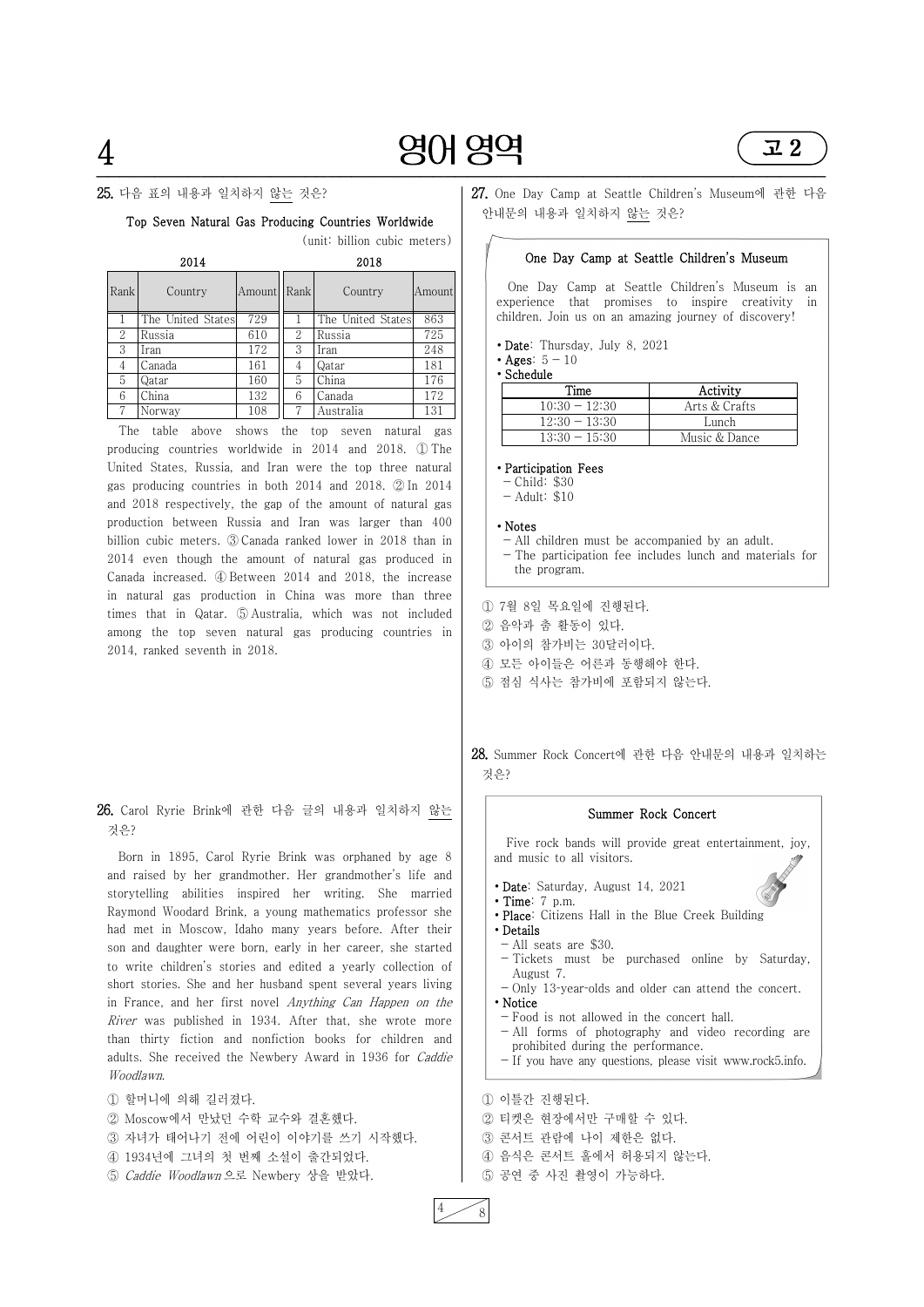# 영어 영역 5



#### 29. 다음 글의 밑줄 친 부분 중, 어법상 틀린 것은? [3점]

Let's return to a time in which photographs were not in living color. During that period, people referred to pictures as "photographs" rather than "black‑and‑white photographs" as we do today. The possibility of color did not exist, so it was ① unnecessary to insert the adjective "black-and-white." However, suppose we did include the phrase "black-and-white" before the existence of color photography. By ② highlighting that reality, we become conscious of current limitations and thus open our minds to new possibilities and potential opportunities. World War I was given that name only ③ after we were deeply embattled in World War II. Before that horrific period of the 1940s, World War I was simply called "The Great War" or, even worse, "The War to End All Wars." What if we had called it "World War I" back in 1918? Such a label might have made the possibility of a second worldwide conflict an  $\Phi$ unpredictable reality for governments and individuals. We become conscious of issues when we explicitly **b** identify them.

While working as a research fellow at Harvard, B. F. Skinner carried out a series of experiments on rats, using an invention that later became known as a "Skinner box." A rat was placed in one of these boxes, ① which had a special bar fitted on the inside. Every time the rat pressed this bar, it was presented with food. The rate of bar-pressing was ② automatically recorded. Initially, the rat might press the bar accidentally, or simply out of curiosity, and as a consequence ③ receive some food. Over time, the rat learned that food appeared whenever the bar was pressed, and began to press  $\circled{4}$  it purposefully in order to be fed. Comparing results from rats ⑤ gives the "positive reinforcement" of food for their bar-pressing behavior with those that were not, or were presented with food at different rates, it became clear that when food appeared as a consequence of the rat's actions, this influenced its future  $\Box$ behavior.

#### 30. 다음 글의 밑줄 친 부분 중, 문맥상 낱말의 쓰임이 적절하지 않은 것은? [3점]

### [31 ~ 34] 다음 빈칸에 들어갈 말로 가장 적절한 것을 고르시오.

31. The tendency for one purchase to lead to another one has a name: the Diderot Effect. The Diderot Effect states that obtaining a new possession often creates a spiral of consumption that leads to additional purchases. You can spot this pattern everywhere. You buy a dress and have to get new shoes and earrings to match. You buy a toy for your child and soon find yourself purchasing all of the accessories that go with it. It's a chain reaction of purchases. Many human behaviors follow this cycle. You often decide what to do next based on what you have just finished doing. Going to the bathroom leads to washing and drying your hands, which reminds you that you need to put the dirty towels in the laundry, so you add laundry detergent to the shopping list, and so on. No behavior happens in . Each action becomes a cue that triggers the next behavior.

| ① isolation | 2 comfort | 3 observation |
|-------------|-----------|---------------|
| 4 fairness  | 5 harmony |               |

32. While leaders often face enormous pressures to make decisions quickly, premature decisions are the leading cause of decision failure. This is primarily because leaders respond to the superficial issue of a decision rather than taking the time to explore the underlying issues. Bob Carlson is a good example of a leader in the face of diverse issues. In the economic downturn of early 2001, Reell Precision Manufacturing faced a 30 percent drop in revenues. Some members of the senior leadership team favored layoffs and some favored salary reductions. While it would have been easy to push for a decision or call for a vote in order to ease the tension of the economic pressures, as co-CEO, Bob Carlson helped the team work together and examine all of the issues. The team finally agreed on salary reductions, knowing that, to the best of their ability, they had thoroughly examined the implications of both possible decisions. [3점]

\* revenue: 총수입 \*\* implication: 영향

① justifying layoffs ② exercising patience ③ increasing employment ④ sticking to his opinions ⑤ training unskilled members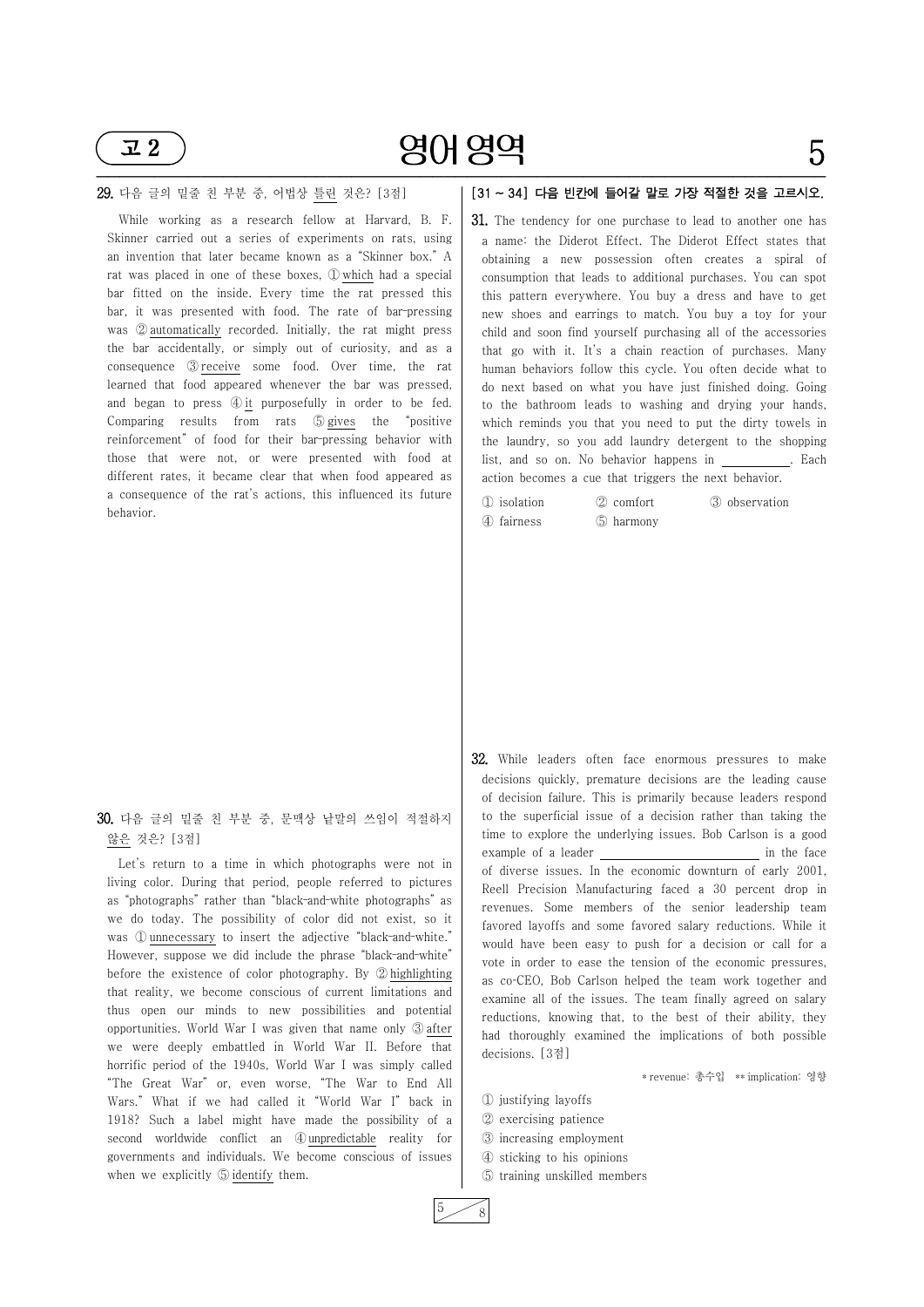33. When self-handicapping, you're engaging in behaviour that you know will harm your chances of succeeding: you know that you won't do as well on the test if you go out the night before, but you do it anyway. Why would anyone intentionally harm their chances of success? Well, here's a possible answer. Say that you do study hard. You go to bed at a decent time and get eight hours of sleep. Then you take the maths test, but don't do well: you only get a C. What can you conclude about yourself? Probably that you're just not good at maths, which is a pretty hard blow to your self-esteem. But if you self-handicap, you'll never be in this

━━━━━━━━━━━━━━━━━━━━━━━━━━━━━━━━━━━━━━━━━━━━━━━━━━━━━━━━━━━━━━━



position because . You were bound to get a C, you can tell yourself, because you went out till 1 a.m. That C doesn't mean that you're bad at maths; it just means that you like to party. Self-handicapping seems like a paradox, because people are deliberately harming their chances of success. [3점]

① getting some rest from studying is necessary

② failure serves as the foundation for success

③ you're creating a reason for your failure

④ studying is not about winning or losing

⑤ you have already achieved a lot

34. Early in the term, our art professor projected an image of a monk, his back to the viewer, standing on the shore, looking off into a blue sea and an enormous sky. The professor asked the class, "What do you see?" The darkened auditorium was silent. We looked and looked and thought and thought as hard as possible to unearth the hidden meaning, but came up with nothing — we must have missed it. With dramatic exasperation she answered her own question, "It's a painting of a monk! His back is to us! He is standing near the shore! There's a blue sea and enormous sky!" Hmm... why didn't we see it? So as not to bias us, she'd posed the question without revealing

the artist or title of the work. In fact, it was Caspar David Friedrich's *The Monk by the Sea*. To better understand your world, rather and rather and rather and rather rather than guess at what you think you are supposed to see. [3점] \* exasperation: 격분

they naturally tend to talk about positions  $-$  and often reach an impasse.

① consciously acknowledge what you actually see ② accept different opinions with a broad mind ③ reflect on what you've already learned ④ personally experience even a small thing ⑤ analyze the answers from various perspectives

35. 다음 글에서 전체 흐름과 관계 없는 문장은?

An interesting phenomenon that arose from social media is the concept of *social proof*. It's easier for a person to accept new values or ideas when they see that others have already done so. ① If the person they see accepting the new idea happens to be a friend, then social proof has even more power by exerting peer pressure as well as relying on the trust that people put in the judgments of their close friends. ② For example, a video about some issue may be controversial on its own but more credible if it got thousands of likes. ③ When expressing feelings of liking to friends, you can express them using nonverbal cues such as facial expressions. ④ If a friend recommends the video to you, in many cases, the credibility of the idea it presents will rise in direct proportion to the trust you place in the friend recommending the video. ⑤ This is the power of social media and part of the reason why videos or "posts" can become "viral."

\* exert: 발휘하다 \*\* viral: 바이러스성의, 입소문이 나는

# [36 <sup>~</sup> 37] 주어진 글 다음에 이어질 글의 순서로 가장 적절한 것을 고르시오.

36.

Consider the story of two men quarreling in a library. One wants the window open and the other wants it closed. They argue back and forth about how much to leave it open: a crack, halfway, or three-quarters of the way.

- (A) The librarian could not have invented the solution she did if she had focused only on the two men's stated positions of wanting the window open or closed. Instead, she looked to their underlying interests of fresh air and no draft.
- (B) After thinking a minute, she opens wide a window in the next room, bringing in fresh air without a draft. This story is typical of many negotiations. Since the parties' problem appears to be a conflict of positions,

(C) No solution satisfies them both. Enter the librarian. She asks one why he wants the window open: "To get some fresh air." She asks the other why he wants it closed: "To avoid a draft."

\* draft: 외풍 \*\* impasse: 막다름

 $\textcircled{1}$  (A) - (C) - (B)  $\textcircled{2}$  (B) - (A) - (C)  $\textcircled{3}$  (B) - (C) - (A)  $\textcircled{4}$  (C) - (A) - (B)  $\circledS$  (C) - (B) - (A)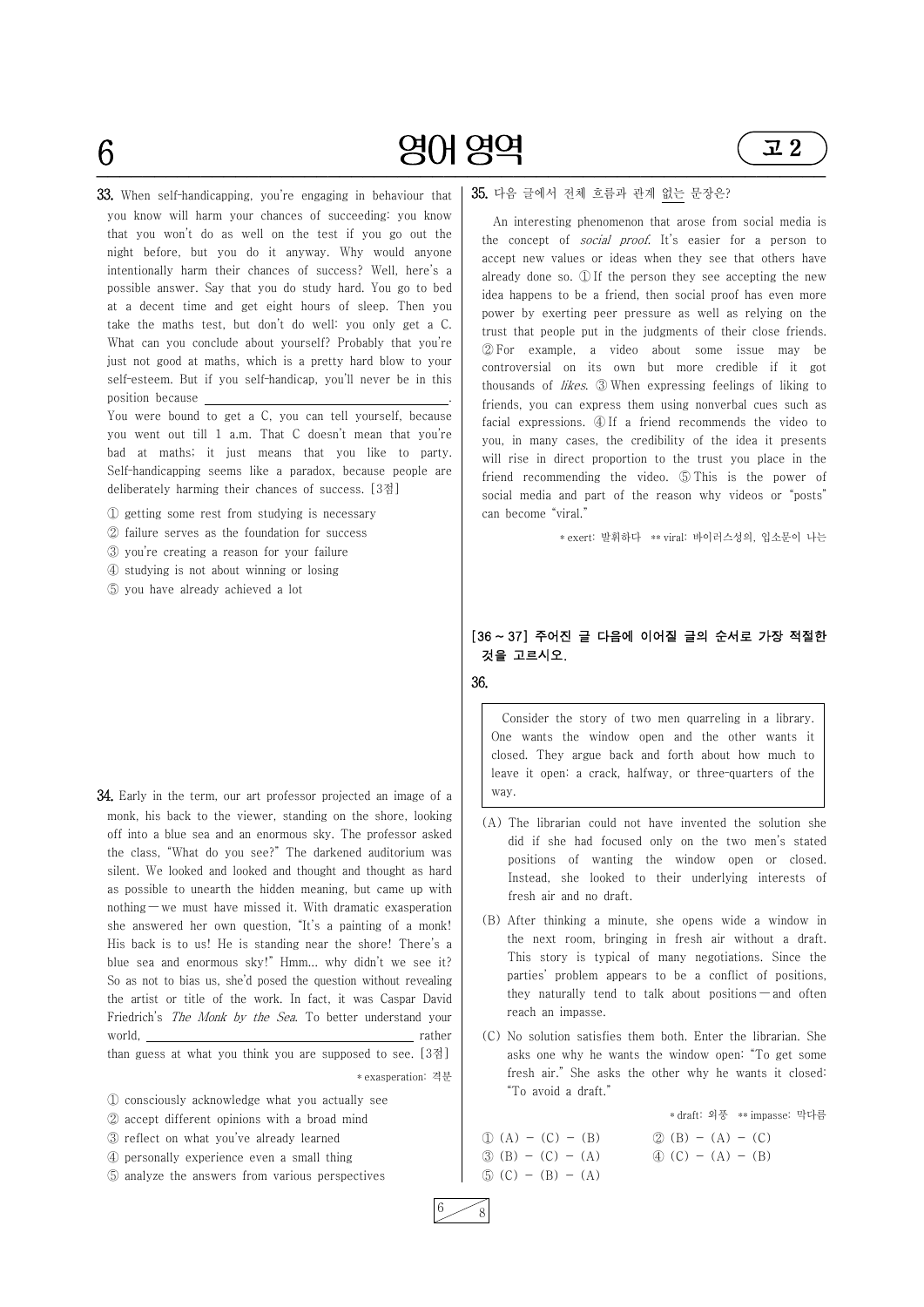### 영어 영역 7 ━━━━━━━━━━━━━━━━━━━━━━━━━━━━━━━━━━━━━━━━━━━━━━━━━━━━━━━━━━━━━━━



#### 37.

In one survey, 61 percent of Americans said that they supported the government spending more on 'assistance to the poor'.

- (A) Therefore, the framing of a question can heavily influence the answer in many ways, which matters if your aim is to obtain a 'true measure' of what people think. And next time you hear a politician say 'surveys prove that the majority of the people agree with me', be very wary.
- (B) But when the same population was asked whether they supported spending more government money on 'welfare', only 21 percent were in favour. In other words, if you ask people about individual welfare programmes — such as giving financial help to people who have long-term illnesses and paying for school meals for families with low income — people are broadly in favour of them.
- (C) But if you ask about 'welfare' which refers to those exact same programmes that you've just listed — they're against it. The word 'welfare' has negative connotations, perhaps because of the way many politicians and newspapers portray it.

\* wary: 조심성 있는 \*\* connotation: 함축

| $\textcircled{1}$ (A) – (C) – (B) | $\mathcal{Q}(B) - (A) - (C)$      |
|-----------------------------------|-----------------------------------|
| $\textcircled{3}$ (B) – (C) – (A) | $\textcircled{4}$ (C) – (A) – (B) |
| $\circled{5}$ (C) – (B) – (A)     |                                   |

# [38 <sup>~</sup> 39] 글의 흐름으로 보아, 주어진 문장이 들어가기에 가장 적절한 곳을 고르시오.

#### 38.

However, transfer of one kind of risk often means inheriting another kind.

Risk often arises from uncertainty about how to approach a problem or situation. ( ① ) One way to avoid such risk is to contract with a party who is experienced and knows how to do it. ( ② ) For example, to minimize the financial risk associated with the capital cost of tooling and equipment for production of a large, complex system, a manufacturer might subcontract the production of the system's major components to suppliers familiar with those components. ( ③ ) This relieves the manufacturer of the financial risk associated with the tooling and equipment to produce these components. ( ④ ) For example, subcontracting work for the components puts the manufacturer in the position of relying on outsiders, which increases the risks associated with quality control, scheduling, and the performance of the end–item system.  $(\circled{5})$  But these risks often can be reduced through careful management of  $\Box$  g price the suppliers. [3점]

\* subcontract: 하청을 주다(일감을 다른 사람에게 맡기다)

### 39.

While other competitors were in awe of this incredible volume, Henry Ford dared to ask, "Can we do even better?"

Ransom Olds, the father of the Oldsmobile, could not produce his "horseless carriages" fast enough. In 1901 he had an idea to speed up the manufacturing process — instead of building one car at a time, he created the assembly line. ( $\mathbb O$ ) The acceleration in production was unheard-of — from an output of 425 automobiles in 1901 to an impressive 2,500 cars the following year.  $(2)$  He was, in fact, able to improve upon Olds's clever idea by introducing conveyor belts to the assembly line. ( ③ ) As a result, Ford's production went through the roof.  $(\mathcal{A})$  Instead of taking a day and a half to manufacture a Model T, as in the past, he was now able to spit them out at a rate of one car every ninety minutes. ( ⑤ ) The moral of the story is that good progress is often the herald of great progress.

\* in awe of: ~에 깊은 감명을 받은 \*\* herald: 선구자

### 40. 다음 글의 내용을 한 문장으로 요약하고자 한다. 빈칸 (A), (B)에 들어갈 말로 가장 적절한 것은?

Anne Thorndike, a primary care physician in Boston, had a crazy idea. She believed she could improve the eating habits of thousands of hospital staff and visitors without changing their willpower or motivation in the slightest way. In fact, she didn't plan on talking to them at all. Thorndike designed a study to alter the "choice architecture" of the hospital cafeteria. She started by changing how drinks were arranged in the room. Originally, the refrigerators located next to the cash registers in the cafeteria were filled with only soda. She added water as an option to each one. Additionally, she placed baskets of bottled water next to the food stations throughout the room. Soda was still in the primary refrigerators, but water was now available at all drink locations. Over the next three months, the number of soda sales at the hospital dropped by 11.4 percent. Meanwhile, sales of bottled water increased by 25.8 percent.

The study performed by Thorndike showed that the  $(A)$  of drinks at the hospital cafeteria influenced the choices people made, which  $(B)$  the consumption of soda.

 $\ddagger$ 

 $(A)$  (B) ① placement…… lowered ② placement…… boosted …… lowered ④ price …… boosted …… maintained